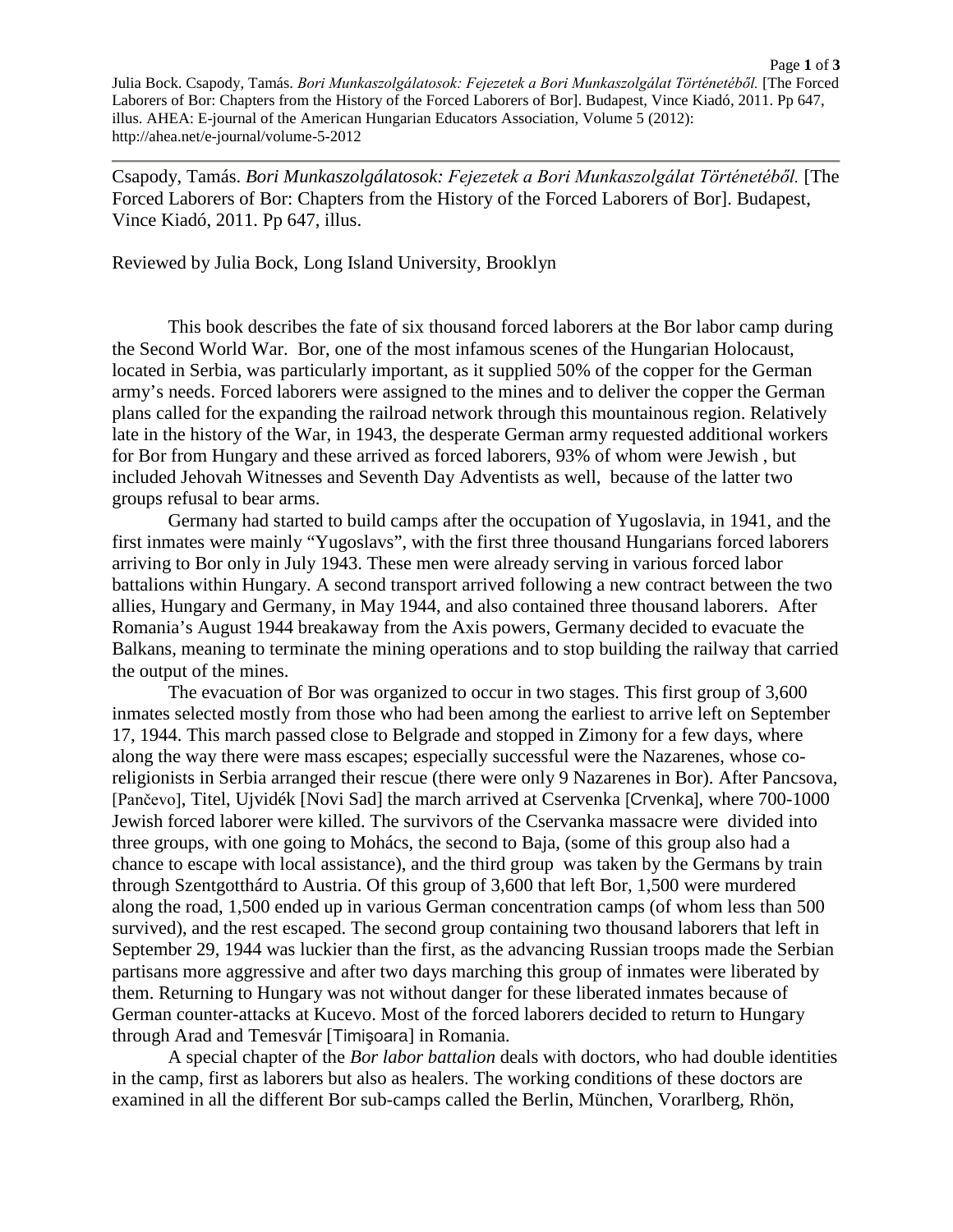Page **2** of **3** Julia Bock. Csapody, Tamás. *Bori Munkaszolgálatosok: Fejezetek a Bori Munkaszolgálat Történetéből.* [The Forced Laborers of Bor: Chapters from the History of the Forced Laborers of Bor]. Budapest, Vince Kiadó, 2011. Pp 647, illus. AHEA: E-journal of the American Hungarian Educators Association, Volume 5 (2012): http://ahea.net/e-journal/volume-5-2012

Westfalen, Heidenau, and Innsbruck, as well as Laznica<sup>[Laznita]</sup>, where they treated partisans, and finally in the *Stráflager* where they worked alongside the correctional staff, but still as inmates. (The sub-camps were named after the Austrian and German towns, areas from where the first inmates came from.)

A chapter is devoted to the Social Democrat Pál Jusztus, survived Bor, only to be arrested in 1949 and accused of "participating in the Rajk lead Titoist conspiracy," mprisoned and freed only in 1955. Although his accusers did not "use his stay in Yugoslavia" against him, information about life in Bor was included in the court documents. Another chapter deals with camp commander, Ede Marányi, who was never captured and escaped being held responsible for his crimes. Although he lived in Austria and Germany under an assumed false name and died in 1985, the Hungarian authorities, who knew a lot about him never made any effort to extradite him.

Csapódy dedicates the final chapters of the book to the history of aftermath of the war: the calling to account of the officials of the camp and the exhumation of the mass-grave in Abda, the well-known site where the poet, Miklós Radnóti was killed. Miklós Radnóti's case is frequently discussed in different chapters as we follow the history and dissolution of the camp. The absence of the official reports of the exhumation and other negligence during the aftermath period from the new Hungarian Government made the later investigation difficult. The whole question of responsibility and the process of autopsy and burial became a kind of political issue that, according to the author, did not help to uncover the truth.

We should also mention the special value of the closing chapters that contains the bibliography, the maps and photos, which make the text more accessible and complete. The book brings together different aspects of the history of Bor and creates a multidisciplinary method when discussing the final chapter of the poet Miklós Radnóti's life that was part of literary history before, while the subject itself had been mostly covered by political history. In providing information on the doctors' situation and the level of treatments, the book gives an important account of the history of medicine under these special circumstances. It also offers detailed sociological observation, as well as a legal opinion on the trials after the war.

Further value should be recognized in the evaluative way of the treatment of sources. As the author displays contradictions between different sources, he also selects the most authoritative ones. He does it by finding still available eyewitnesses and compares their accounts to the texts and the geography of all the camps as well as the routes of the forced marches he visited personally.

As we read the volume, we are witnessing a constant loss in the number of the once six thousand group of forced laborers, as the numbers of the living constantly diminished, with 1500 due to the conditions in the camp, the mass murders during the marches that were part of the annihilation process, so that ultimately from the first group of 3500 only a few hundred survived the extermination camps. The second group of 2000 forced laborers had a better survival rate as they were liberated by Serbian partisans, with the doctors offered positions as military doctors in their company. Those who were captured had a chance to survive, even though some managed to return to Hungary much later.. After the war, almost all of the survivors became part of the leading forces of Hungarian academic and cultural life.

The selection of sources not only includes archival collections, printed material, memoirs but also interviews conducted by the author, who also revisited the camps and evacuation routes.